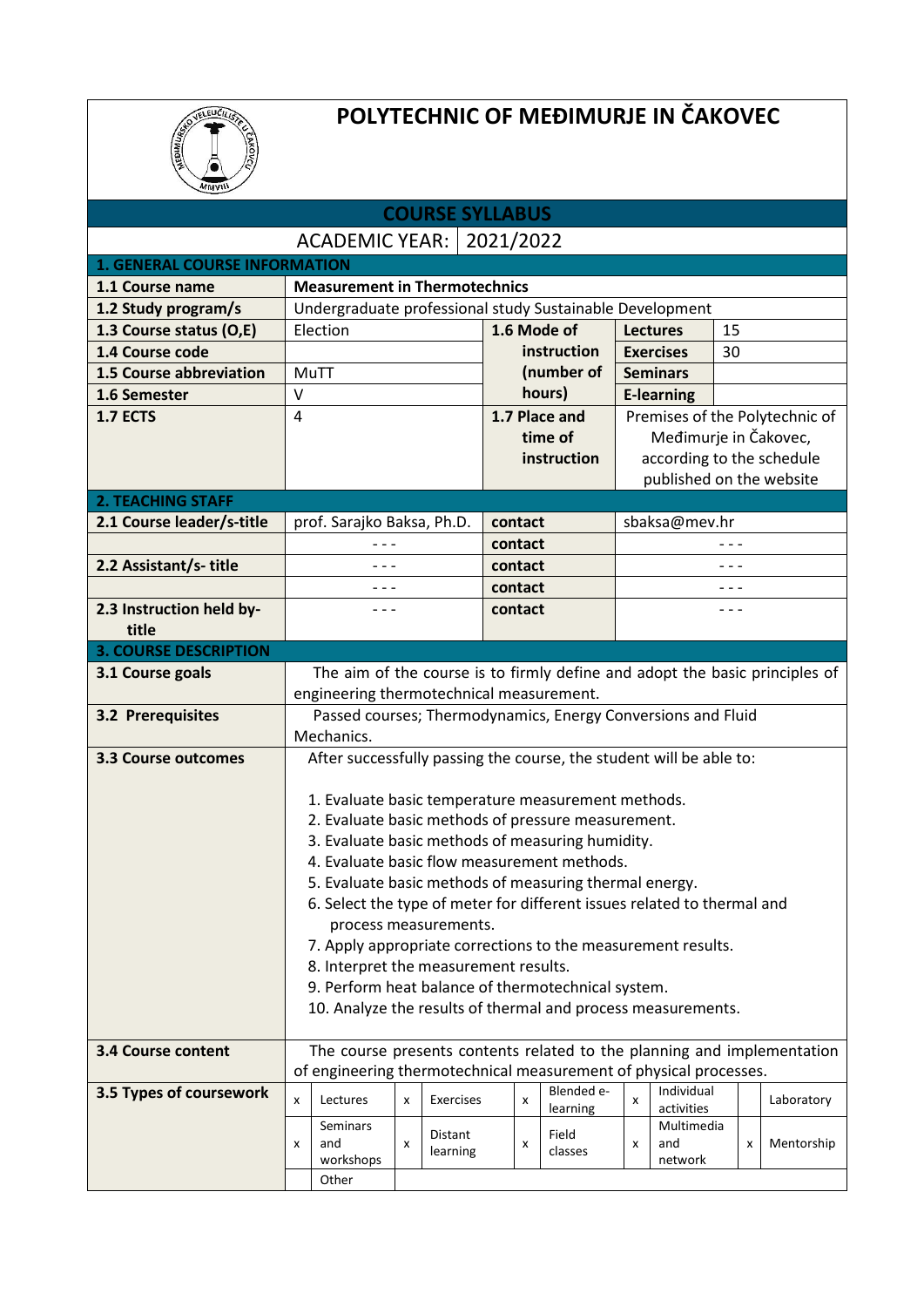| 3.6 Language of<br>instruction           | Croatian / English  |                                                                                                                                               |                                                                                 |                 |  |                                      |        |     |               |                 |              |
|------------------------------------------|---------------------|-----------------------------------------------------------------------------------------------------------------------------------------------|---------------------------------------------------------------------------------|-----------------|--|--------------------------------------|--------|-----|---------------|-----------------|--------------|
| 3.7 Monitoring students'                 | 1,5                 | Class attendance                                                                                                                              |                                                                                 | 0,2             |  | <b>Seminars</b>                      |        |     |               | Essay           |              |
| work (enter the                          |                     | Class activity                                                                                                                                |                                                                                 | 0,2             |  | Project                              |        |     |               | Report/paper    |              |
| number of ECTS                           |                     |                                                                                                                                               |                                                                                 |                 |  |                                      |        |     |               | Continuous      |              |
| credits for each<br>activity so that the | 0,2                 | Midterm exams                                                                                                                                 |                                                                                 | 0,2             |  | <b>Practical task</b>                |        | 0,2 |               | knowledge check |              |
| total number of ECTS                     | 1,0<br>Written exam |                                                                                                                                               |                                                                                 |                 |  | Experimental work                    |        |     |               |                 |              |
| credits is equal to                      | 0,5                 | Oral exam                                                                                                                                     |                                                                                 |                 |  | Research                             |        |     |               |                 |              |
| the total ECTS value                     |                     |                                                                                                                                               |                                                                                 |                 |  |                                      |        |     |               |                 |              |
| of the course, 1 ECTS                    |                     |                                                                                                                                               |                                                                                 |                 |  |                                      |        |     |               |                 |              |
| $= 30$ hours)<br>3.8 Assessment and      |                     |                                                                                                                                               |                                                                                 |                 |  |                                      |        |     |               |                 |              |
| evaluation of                            |                     |                                                                                                                                               | <b>Activity specification</b>                                                   |                 |  | Percent %                            |        |     | <b>Points</b> |                 |              |
| students' work                           |                     |                                                                                                                                               |                                                                                 |                 |  | Assessment during instruction        |        |     |               |                 |              |
| during classes and at                    |                     | Attendance<br>Class activity                                                                                                                  |                                                                                 |                 |  | 5%<br>5%                             |        |     | 5<br>5        |                 |              |
| the final exam                           |                     |                                                                                                                                               | Project / Practical work                                                        |                 |  | 20%                                  |        |     | 20            |                 |              |
|                                          |                     |                                                                                                                                               | Seminar / Colloquium I                                                          |                 |  | 20%                                  |        |     | 20            |                 |              |
|                                          |                     |                                                                                                                                               | Seminar / Colloquium II                                                         |                 |  | 20%                                  |        |     | 20            |                 |              |
|                                          |                     | Oral exam                                                                                                                                     | Exam assessment for the students who failed to fullfil all the obligatory       |                 |  | 30%                                  |        |     | 30            |                 |              |
|                                          |                     |                                                                                                                                               |                                                                                 |                 |  | requirements during the semester     |        |     |               |                 |              |
|                                          |                     | Written exam                                                                                                                                  |                                                                                 |                 |  | 60%                                  |        |     | 60            |                 |              |
|                                          |                     | Total:                                                                                                                                        |                                                                                 |                 |  | 100%                                 |        |     | 100           |                 |              |
|                                          |                     |                                                                                                                                               |                                                                                 |                 |  |                                      |        |     |               |                 |              |
| 3.9 Assessment criteria -                |                     |                                                                                                                                               |                                                                                 |                 |  |                                      |        |     |               |                 |              |
| analysis per learning                    |                     |                                                                                                                                               |                                                                                 |                 |  | Ways of evaluating learning outcomes | Mid-   |     | Mid-          |                 |              |
| outcomes                                 |                     |                                                                                                                                               |                                                                                 |                 |  |                                      |        |     |               |                 |              |
|                                          |                     |                                                                                                                                               | Atten-                                                                          | <b>Activity</b> |  | Project                              | term   |     | term          | <b>Practic</b>  | <b>Total</b> |
|                                          |                     |                                                                                                                                               | dance                                                                           |                 |  |                                      | exam 1 |     | exam 2        | work            |              |
|                                          |                     | Outcome 1<br>Outcome 2                                                                                                                        |                                                                                 |                 |  | $\overline{2}$<br>$\overline{2}$     | 4<br>4 |     |               | 3<br>3          | 9<br>9       |
|                                          |                     | Outcome 3                                                                                                                                     |                                                                                 |                 |  | $\overline{2}$                       | 4      |     |               | 3               | 9            |
|                                          |                     | Outcome 4                                                                                                                                     |                                                                                 |                 |  | $\overline{2}$                       | 4      |     |               | 3               | 9            |
|                                          |                     | Outcome 5                                                                                                                                     |                                                                                 |                 |  | $\overline{2}$                       | 4      |     |               | 3               | 9            |
|                                          |                     | Outcome 6<br>Outcome 7                                                                                                                        |                                                                                 |                 |  | $\overline{2}$<br>$\overline{2}$     |        |     | 4<br>4        | 3<br>3          | 9<br>9       |
|                                          |                     | Outcome 8                                                                                                                                     |                                                                                 |                 |  | $\overline{2}$                       |        |     | 4             | 3               | 9            |
|                                          |                     | Outcome 9                                                                                                                                     |                                                                                 |                 |  | $\overline{2}$                       |        |     | 4             | 3               | 9            |
|                                          |                     | Outcome 10<br>Outcome not-                                                                                                                    |                                                                                 |                 |  | $\overline{2}$                       |        |     | 4             | 3               | 9            |
|                                          | related             |                                                                                                                                               | 5                                                                               | 5               |  |                                      |        |     |               |                 | 10           |
|                                          | <b>Total</b>        |                                                                                                                                               | 5                                                                               | 5               |  | 20                                   | 20     |     | 20            | 30              | 100          |
|                                          |                     |                                                                                                                                               |                                                                                 |                 |  |                                      |        |     |               |                 |              |
|                                          |                     |                                                                                                                                               |                                                                                 |                 |  |                                      |        |     |               |                 |              |
|                                          |                     | The course has defined 10 learning outcomes, a system of scoring<br>outcomes, in order to pass the exam the student must achieve at least 50% |                                                                                 |                 |  |                                      |        |     |               |                 |              |
|                                          |                     | points for each learning outcome.                                                                                                             |                                                                                 |                 |  |                                      |        |     |               |                 |              |
|                                          |                     |                                                                                                                                               |                                                                                 |                 |  |                                      |        |     |               |                 |              |
|                                          |                     | The grade is calculated as follows:                                                                                                           |                                                                                 |                 |  |                                      |        |     |               |                 |              |
|                                          |                     |                                                                                                                                               |                                                                                 |                 |  |                                      |        |     |               |                 |              |
|                                          |                     |                                                                                                                                               | • 87.51-100.00 points: rating Excellent (5)                                     |                 |  |                                      |        |     |               |                 |              |
|                                          |                     |                                                                                                                                               | . 75.01-87.5 points: rating Very good (4)                                       |                 |  |                                      |        |     |               |                 |              |
|                                          |                     |                                                                                                                                               | • 62.51 -75.00 points: rating Good (3)                                          |                 |  |                                      |        |     |               |                 |              |
|                                          |                     |                                                                                                                                               | • 50.01- 62.5 points: rating Pass (2)<br>• 00.00- 50.00 points: rating Fail (1) |                 |  |                                      |        |     |               |                 |              |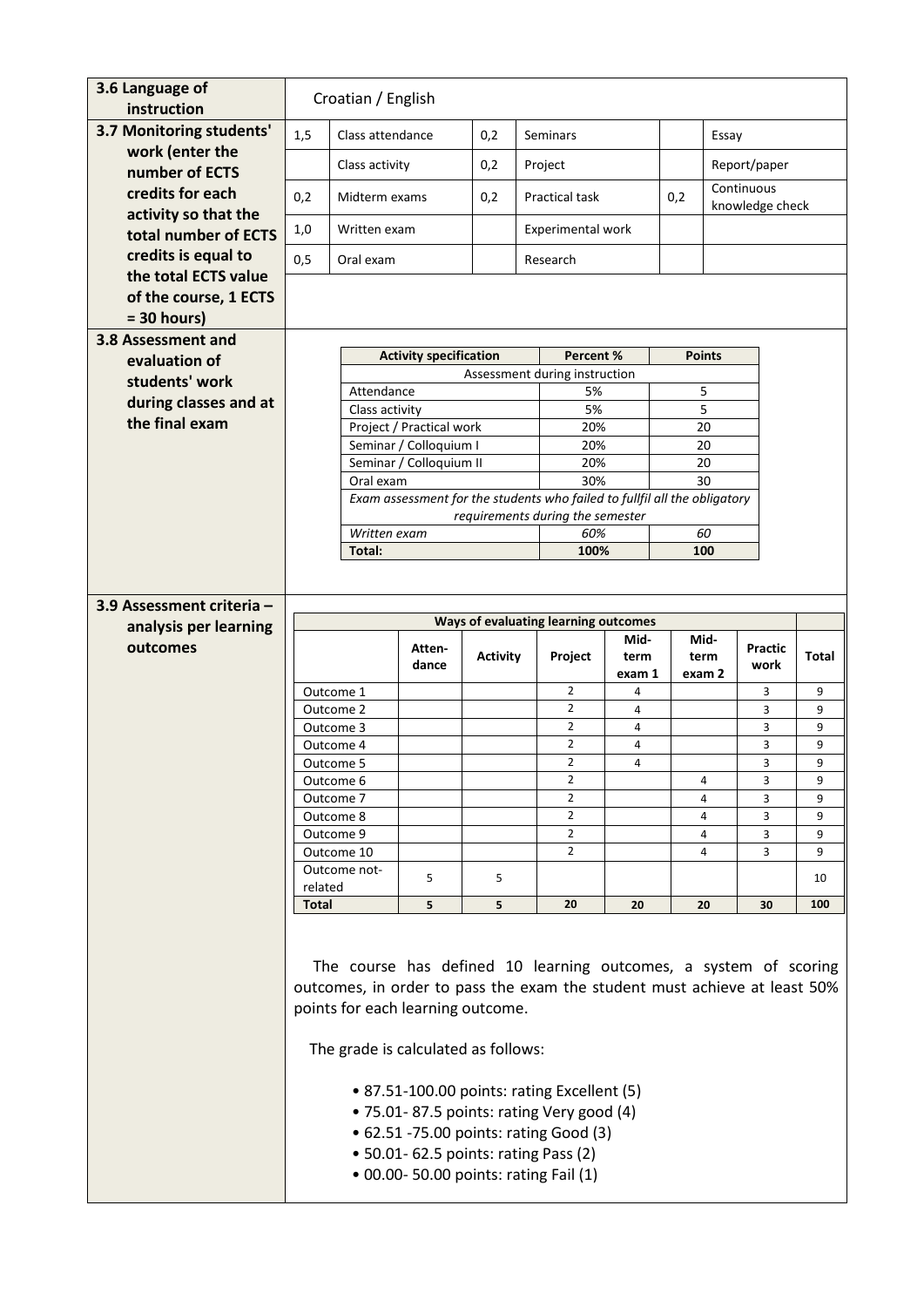| <b>3.10 Specific features</b><br>related with taking | If the student collects 50% of the points of each outcome, he / she directly                                                                                                                                                                                                                                                                                                                                                                                                                                                                                                           |  |  |  |  |  |  |
|------------------------------------------------------|----------------------------------------------------------------------------------------------------------------------------------------------------------------------------------------------------------------------------------------------------------------------------------------------------------------------------------------------------------------------------------------------------------------------------------------------------------------------------------------------------------------------------------------------------------------------------------------|--|--|--|--|--|--|
| the course                                           | takes the exam, provided that he / she has done practical work (seminars /<br>project). During the exam, it is possible to orally check the knowledge from<br>practical work (seminars / project).<br>Once earned points for each learning outcome are no longer deleted unless<br>the student, with the express approval of the course leader, decides to correct                                                                                                                                                                                                                     |  |  |  |  |  |  |
|                                                      | the result for each learning outcome, whereby the points won are deleted and<br>newly earned points for that learning outcome are entered. The final grade is<br>obtained on the exam period and is the sum of points earned during classes.<br>Students who did not take the colloquium access the written part of the<br>exam where all learning outcomes are checked, and are required to have                                                                                                                                                                                      |  |  |  |  |  |  |
|                                                      | completed practical work (seminars / project) before taking the exam.                                                                                                                                                                                                                                                                                                                                                                                                                                                                                                                  |  |  |  |  |  |  |
| 3.11 Students obligations                            | Full-time students are required to attend at least 70% of the total number<br>of hours of lectures and exercises in order to exercise the right to take the                                                                                                                                                                                                                                                                                                                                                                                                                            |  |  |  |  |  |  |
|                                                      | exam.<br>Part-time students are required to attend at least 30% of the total number<br>of hours of lectures and exercises in order to exercise the right to take the<br>exam.                                                                                                                                                                                                                                                                                                                                                                                                          |  |  |  |  |  |  |
|                                                      | If the student has not fulfilled all the obligations set by the course, he is<br>obliged to attend the lectures again and meet the conditions for taking the<br>exam.                                                                                                                                                                                                                                                                                                                                                                                                                  |  |  |  |  |  |  |
|                                                      | Attendance can be offset by online tuition, organised webinars and added<br>assignments given by teachers. One lesson lasts 45 minutes, and several hours<br>form a teaching unit. Absence from one teaching unit is counted as one<br>absence. Delays and apologies are recorded separately. In that case, if the<br>student missed more than 50% of classes, and has a justifiable<br>reason/apology, the request should be submitted to the Department Council,<br>which then decides on the justification of student absences with the<br>obligatory opinion of the course leader. |  |  |  |  |  |  |
| 3.12 Written<br>assignments                          | Seminars / Projects                                                                                                                                                                                                                                                                                                                                                                                                                                                                                                                                                                    |  |  |  |  |  |  |
| 3.13 Required reading                                | S.Švaić i ostali: Hrvatske norme i pravilnici iz područja određivanja<br>termotehničkih karakteristika toplinskih aparata i uređaja, mikroklime i<br>1.<br>emisije u okoliš, Toplinski laboratoriji FSB, Zagreb                                                                                                                                                                                                                                                                                                                                                                        |  |  |  |  |  |  |
|                                                      |                                                                                                                                                                                                                                                                                                                                                                                                                                                                                                                                                                                        |  |  |  |  |  |  |
|                                                      |                                                                                                                                                                                                                                                                                                                                                                                                                                                                                                                                                                                        |  |  |  |  |  |  |
| 3.14 Additional reading                              | S. Šavić i ostali: Parametri mikroklime, buke, osvjetljenja i emisija u zrak,<br>1.<br>FSB, Zagreb                                                                                                                                                                                                                                                                                                                                                                                                                                                                                     |  |  |  |  |  |  |
|                                                      |                                                                                                                                                                                                                                                                                                                                                                                                                                                                                                                                                                                        |  |  |  |  |  |  |
| <b>4 ADDITIONAL COURSE INFORMATION</b>               |                                                                                                                                                                                                                                                                                                                                                                                                                                                                                                                                                                                        |  |  |  |  |  |  |
| 4.1 Quality control                                  | The quality of the program, teaching process, teaching skills and level of                                                                                                                                                                                                                                                                                                                                                                                                                                                                                                             |  |  |  |  |  |  |
|                                                      | mastery of the material will be established by conducting a written evaluation<br>based on questionnaires, and in other standardised ways and in accordance<br>with the by-laws of the Polytechnic of Medimurje in Čakovec.                                                                                                                                                                                                                                                                                                                                                            |  |  |  |  |  |  |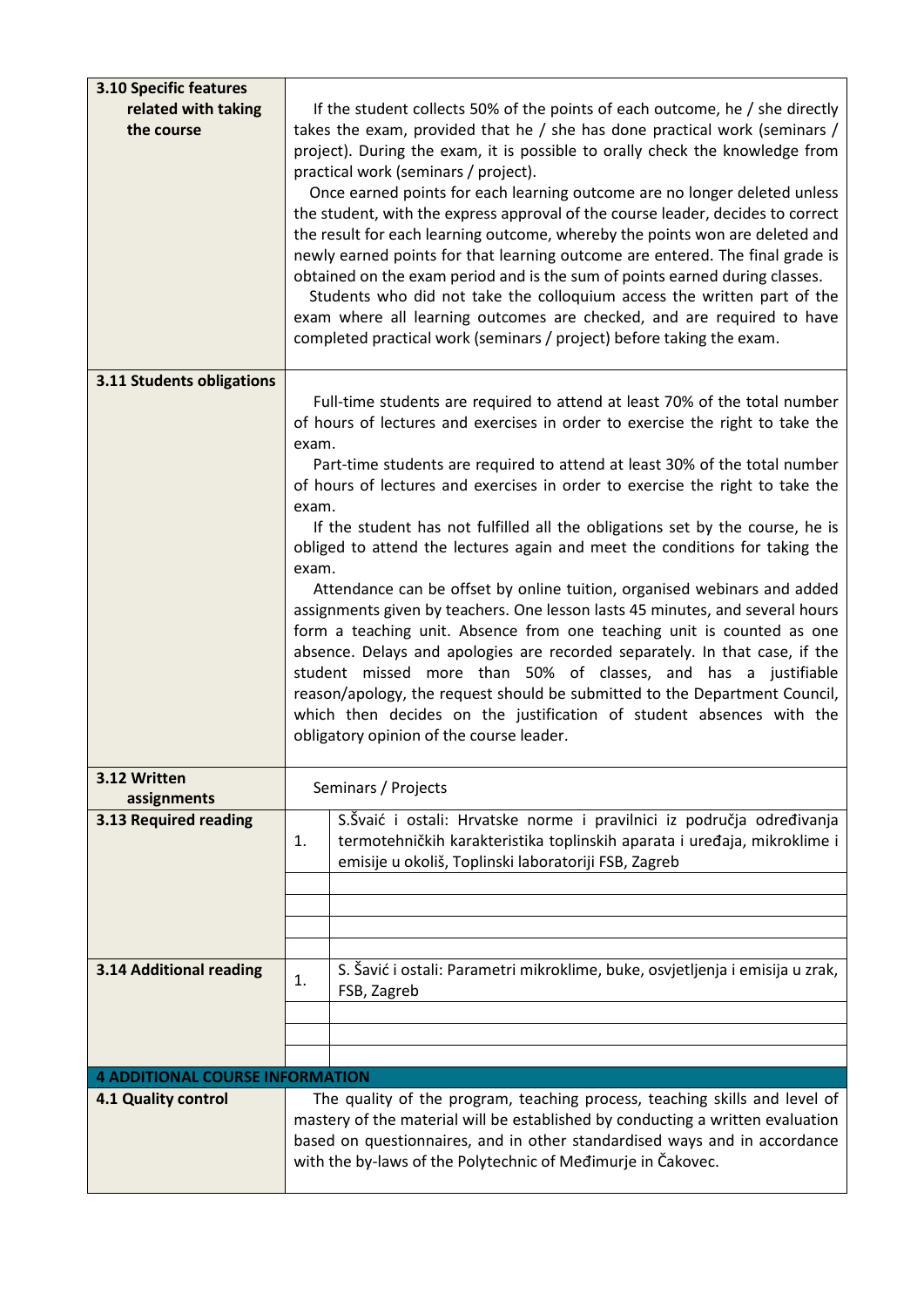|              | 4.2 Contact the teacher<br>Students can contact the teacher during the office hours and during<br>classes, while for short questions and explanations they can contact him/her<br>any day during working hours by coming in person or by landline. It is possible<br>to ask questions and e-mail which will be answered as soon as possible. |                                                                                                                                                                                                                                                                                                               |                                                                                                                                                                             |                          |                   |  |  |  |
|--------------|----------------------------------------------------------------------------------------------------------------------------------------------------------------------------------------------------------------------------------------------------------------------------------------------------------------------------------------------|---------------------------------------------------------------------------------------------------------------------------------------------------------------------------------------------------------------------------------------------------------------------------------------------------------------|-----------------------------------------------------------------------------------------------------------------------------------------------------------------------------|--------------------------|-------------------|--|--|--|
|              | 4.3 Information about<br>the course                                                                                                                                                                                                                                                                                                          | It is the obligation of each student to be regularly informed about the<br>course. All relevant information and notices related to classes and exams,<br>maintenance or any year, will be reported in a timely manner on the bulletin<br>board and on the website of the Polytechnic of Medimurje in Čakovec. |                                                                                                                                                                             |                          |                   |  |  |  |
|              | <b>4.4 Course contribution</b>                                                                                                                                                                                                                                                                                                               |                                                                                                                                                                                                                                                                                                               | Course contribution to the study program in generic learning outcomes;                                                                                                      |                          |                   |  |  |  |
|              | to the study                                                                                                                                                                                                                                                                                                                                 |                                                                                                                                                                                                                                                                                                               |                                                                                                                                                                             |                          |                   |  |  |  |
|              | program                                                                                                                                                                                                                                                                                                                                      | General public,                                                                                                                                                                                                                                                                                               | I1 - Interpret information, ideas, problems and solutions to professional and                                                                                               |                          |                   |  |  |  |
|              |                                                                                                                                                                                                                                                                                                                                              | Learning.                                                                                                                                                                                                                                                                                                     | I2 - Use new technologies and techniques as part of a lifelong process                                                                                                      |                          |                   |  |  |  |
|              |                                                                                                                                                                                                                                                                                                                                              | outcomes;                                                                                                                                                                                                                                                                                                     | The contribution of the course to the study program in specific learning                                                                                                    |                          |                   |  |  |  |
|              |                                                                                                                                                                                                                                                                                                                                              |                                                                                                                                                                                                                                                                                                               | I6 - Solve engineering problems of sustainable development by applying<br>mathematics, physics, chemistry and biology,                                                      |                          |                   |  |  |  |
|              |                                                                                                                                                                                                                                                                                                                                              | I7 - Analyze collected data in the field of sustainable development,<br>I8 - Interdisciplinary to solve engineering problems of sustainable<br>development,                                                                                                                                                   |                                                                                                                                                                             |                          |                   |  |  |  |
|              |                                                                                                                                                                                                                                                                                                                                              | development,                                                                                                                                                                                                                                                                                                  | I10 - Interpret European Union legislation in the field of sustainable                                                                                                      |                          |                   |  |  |  |
|              | I11 - Apply basics of thermoenergetics, thermodynamics and hydromechanics                                                                                                                                                                                                                                                                    |                                                                                                                                                                                                                                                                                                               |                                                                                                                                                                             |                          |                   |  |  |  |
|              |                                                                                                                                                                                                                                                                                                                                              |                                                                                                                                                                                                                                                                                                               | in spatial design of thermodynamic systems,<br>I12 - Develop a technical plan in the field of design of Mechanical                                                          |                          |                   |  |  |  |
|              |                                                                                                                                                                                                                                                                                                                                              | Thermotechnical System,                                                                                                                                                                                                                                                                                       |                                                                                                                                                                             |                          |                   |  |  |  |
|              |                                                                                                                                                                                                                                                                                                                                              | 113 - Analyze the basic elements and networks in electrical engineering and<br>justify use of non-renewable and renewable energy sources, applicable<br>code thermotechnical systems,                                                                                                                         |                                                                                                                                                                             |                          |                   |  |  |  |
|              |                                                                                                                                                                                                                                                                                                                                              | I14 - Apply and monitor conventional heating, cooling, and ventilation systems<br>and devices,                                                                                                                                                                                                                |                                                                                                                                                                             |                          |                   |  |  |  |
|              |                                                                                                                                                                                                                                                                                                                                              |                                                                                                                                                                                                                                                                                                               | I15 - Maintain thermotechnical systems and thermal distribution networks                                                                                                    |                          |                   |  |  |  |
|              |                                                                                                                                                                                                                                                                                                                                              |                                                                                                                                                                                                                                                                                                               | 116 - Propose technical changes and upgrades to conventional ones                                                                                                           |                          |                   |  |  |  |
|              |                                                                                                                                                                                                                                                                                                                                              |                                                                                                                                                                                                                                                                                                               | thermotechnical systems in the direction of sustainable development,<br>I18 - Perform an energy audit and make an energy certificate, energy                                |                          |                   |  |  |  |
|              |                                                                                                                                                                                                                                                                                                                                              |                                                                                                                                                                                                                                                                                                               | renovation and certification of the building.                                                                                                                               |                          |                   |  |  |  |
| the course)  |                                                                                                                                                                                                                                                                                                                                              |                                                                                                                                                                                                                                                                                                               | 5. ANALYSIS OF COURSE TOPICS (the number of hours is equal to the number of lectures and exercises of                                                                       |                          |                   |  |  |  |
|              |                                                                                                                                                                                                                                                                                                                                              |                                                                                                                                                                                                                                                                                                               | <b>LECTURES</b>                                                                                                                                                             |                          |                   |  |  |  |
| <b>Hours</b> |                                                                                                                                                                                                                                                                                                                                              | <b>Topic and description</b>                                                                                                                                                                                                                                                                                  | <b>Method</b><br>• Direct teaching (lecture,<br>instruction, pp presentation)<br>• Discovery learning (individual,<br>lead, discussion)<br>• Group learning<br>• Case study | <b>Learning outcomes</b> | Course<br>outcome |  |  |  |
|              |                                                                                                                                                                                                                                                                                                                                              |                                                                                                                                                                                                                                                                                                               | • Field classes                                                                                                                                                             |                          |                   |  |  |  |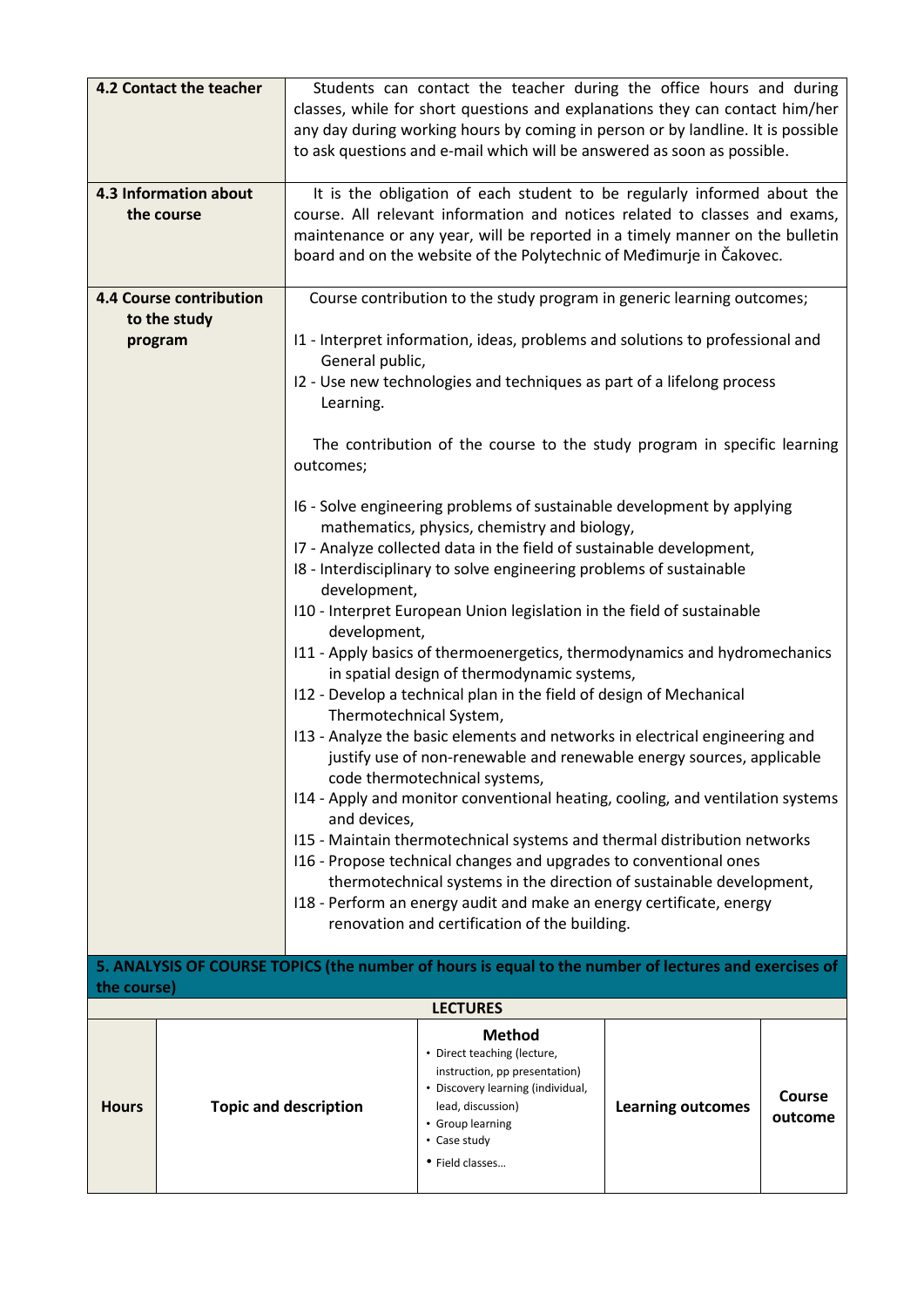| 1.  | Introduce students to the lecture<br>teaching<br>conditions,<br>program,<br>literature and criteria for evaluating<br>Fundamentals<br>knowledge.<br>of<br>thermotechnical measurement. | Lecture, Discovery<br>learning, Presentation | Use knowledge of<br>the basics of<br>thermotechnical<br>measurement                                                  | 1               |
|-----|----------------------------------------------------------------------------------------------------------------------------------------------------------------------------------------|----------------------------------------------|----------------------------------------------------------------------------------------------------------------------|-----------------|
| 2.  | of<br>Access<br>and<br>organization<br>thermotechnical measurements.                                                                                                                   | Lecture, Discovery<br>learning, Presentation | Distinguish approach<br>and organization of<br>measurements.                                                         | 1               |
| 3.  | Thermotechnical measuring devices<br>and method of use.                                                                                                                                | Lecture, Discovery<br>learning, Presentation | Distinguish between<br>systems, measuring<br>devices and<br>methods of use                                           | 1               |
| 4.  | Measurement of basic parameters<br>of heating, air conditioning and<br>ventilation<br>systems,<br>and<br>their<br>components.                                                          | Lecture, Discovery<br>learning, Presentation | Use features to<br>measure the basic<br>parameters of the<br>heating, air<br>conditioning and<br>ventilation systems | 12              |
| 5.  | Measurement<br>microclimate<br>0f<br>parameters and air emissions.                                                                                                                     | Lecture, Discovery<br>learning, Presentation | Use the principles of<br>measuring the<br>parameters of the<br>microclimate of the<br>environment                    | 12              |
| 6.  | thermotechnical<br>of<br><b>Balancing</b><br>systems.                                                                                                                                  | Lecture, Discovery<br>learning, Presentation | Apply a variety of<br>system balancing<br>models                                                                     | 12              |
| 7.  | thermotechnical<br>of<br>Preparation<br>reports.                                                                                                                                       | Lecture, Discovery<br>learning, Presentation | Use and explain the<br>input and output<br>factors of the report                                                     | 12              |
| 8.  | Measurements of characteristics of<br>elements<br>οf<br>thermotechnical<br>systems - water / water, water / air<br>heat exchanger.                                                     | Lecture, Discovery<br>learning, Presentation | Apply and<br>distinguish the<br>characteristics of<br>heat exchangers                                                | $\overline{13}$ |
| 9.  | Measurements of characteristics of<br>thermotechnical<br>elements<br>of<br>systems - radiators.                                                                                        | Lecture, Discovery<br>learning, Presentation | Apply and<br>distinguish the<br>characteristics of<br>radiator elements                                              | 4               |
| 10. | Measurements of characteristics of<br>of<br>elements<br>thermotechnical<br>systems - hot water boiler.                                                                                 | Lecture, Discovery<br>learning, Presentation | Apply and<br>distinguish the<br>characteristics of hot<br>water boiler systems                                       | 15              |
| 11. | Measurements of characteristics of<br>elements<br>οf<br>thermotechnical<br>systems - solar collector.                                                                                  | Lecture, Discovery<br>learning, Presentation | Apply and<br>distinguish the<br>characteristics of<br>solar collector<br>elements                                    | 16              |
| 12. | Measurements of characteristics of<br>elements<br>οf<br>thermotechnical<br>systems - heating.                                                                                          | Lecture, Discovery<br>learning, Presentation | Apply and<br>distinguish the<br>characteristics of<br>heating elements                                               | 17              |
| 13. | Measurements of characteristics of<br>of<br>elements<br>thermotechnical<br>systems - cooling.                                                                                          | Lecture, Discovery<br>learning, Presentation | Apply and<br>distinguish the<br>characteristics of<br>cooling elements                                               | 18              |
| 14. | Measurements of characteristics of<br>elements<br>thermotechnical<br>οf                                                                                                                | Lecture, Discovery<br>learning, Presentation | Apply and<br>distinguish the                                                                                         | 9               |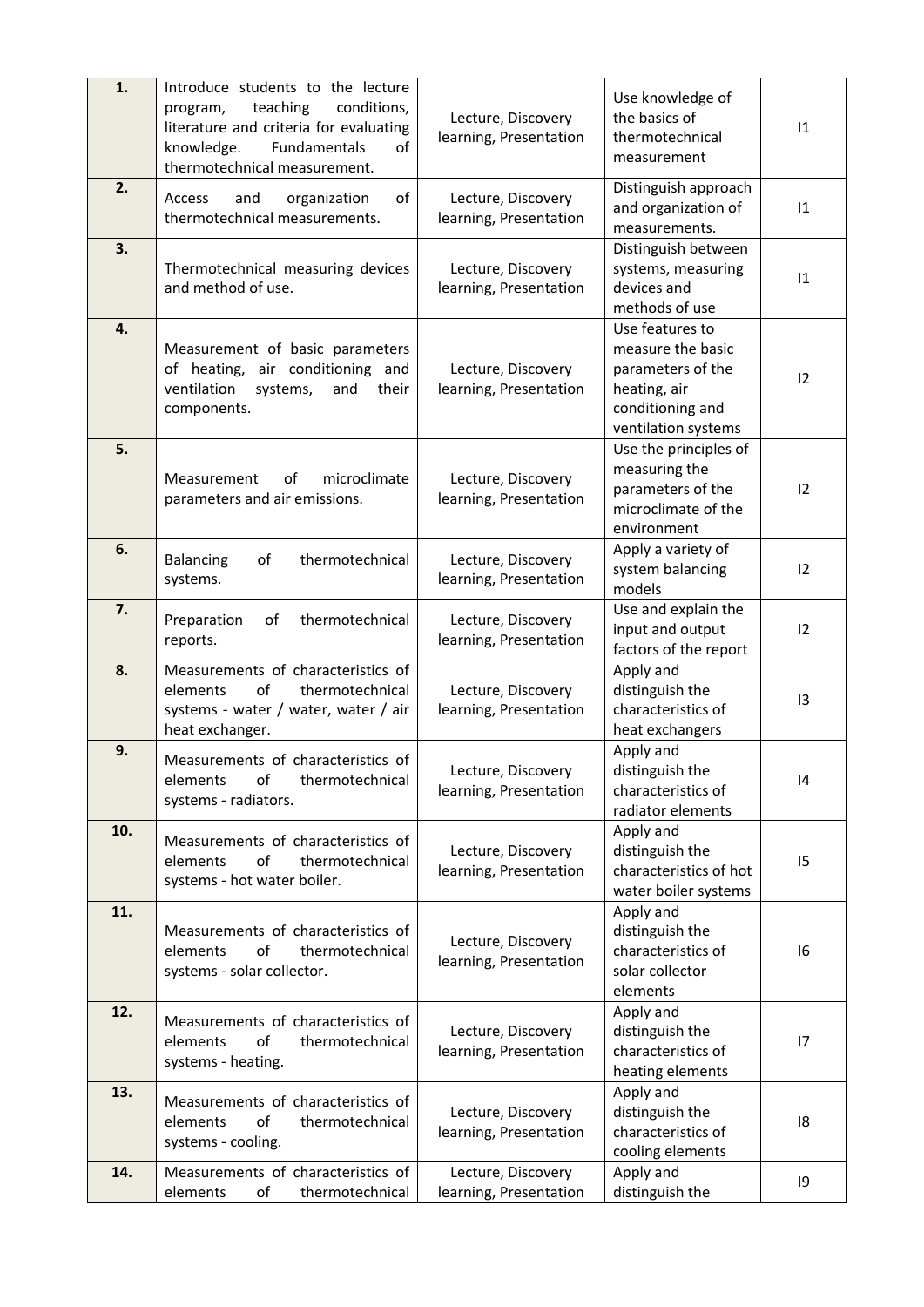|              | systems - heat recovery.                                |                                | characteristics of                |                 |  |  |  |  |
|--------------|---------------------------------------------------------|--------------------------------|-----------------------------------|-----------------|--|--|--|--|
|              |                                                         |                                | heat recovery                     |                 |  |  |  |  |
|              |                                                         |                                | elements                          |                 |  |  |  |  |
| 15.          |                                                         |                                | Apply various                     |                 |  |  |  |  |
|              |                                                         |                                | models for                        |                 |  |  |  |  |
|              | Measurement of flue gas emissions.                      | Lecture, Discovery             | measuring flue gas                | 110             |  |  |  |  |
|              |                                                         | learning, Presentation         | emissions                         |                 |  |  |  |  |
|              |                                                         |                                |                                   |                 |  |  |  |  |
|              |                                                         | <b>EXERCISES/ SEMINARS</b>     |                                   |                 |  |  |  |  |
|              |                                                         | <b>Method</b>                  |                                   |                 |  |  |  |  |
|              |                                                         | • Direct teaching (lecture,    |                                   |                 |  |  |  |  |
|              |                                                         | instruction, pp presentation)  |                                   |                 |  |  |  |  |
|              |                                                         | • Discovery learning           |                                   | Course          |  |  |  |  |
| <b>Hours</b> | <b>Topic and description</b>                            | (individual, lead, discussion) | <b>Learning outcomes</b>          | outcome         |  |  |  |  |
|              |                                                         | • Group learning               |                                   |                 |  |  |  |  |
|              |                                                         | • Case study                   |                                   |                 |  |  |  |  |
|              |                                                         | • Field classes                |                                   |                 |  |  |  |  |
| 1.           | Introduce students to the lecture                       |                                |                                   |                 |  |  |  |  |
|              | teaching<br>conditions,<br>program,                     |                                | Use knowledge of                  |                 |  |  |  |  |
|              | literature and criteria for evaluating                  | Lecture, Discovery             | the basics of                     | 1               |  |  |  |  |
|              | Fundamentals<br>knowledge.<br>of                        | learning, Presentation         | thermotechnical                   |                 |  |  |  |  |
|              | thermotechnical measurement.                            |                                | measurement                       |                 |  |  |  |  |
| 2.           |                                                         |                                | Distinguish approach              |                 |  |  |  |  |
|              | of<br>Access<br>and<br>organization                     | Lecture, Discovery             | and organization of               | 1               |  |  |  |  |
|              | thermotechnical measurements.                           | learning, Presentation         | measurements.                     |                 |  |  |  |  |
| 3.           |                                                         |                                |                                   |                 |  |  |  |  |
|              |                                                         |                                | Distinguish between               |                 |  |  |  |  |
|              | Thermotechnical measuring devices<br>and method of use. | Lecture, Discovery             | systems, measuring<br>devices and | 1               |  |  |  |  |
|              |                                                         | learning, Presentation         |                                   |                 |  |  |  |  |
|              |                                                         |                                | methods of use                    |                 |  |  |  |  |
| 4.           |                                                         |                                | Use features to                   |                 |  |  |  |  |
|              | Measurement of basic parameters                         |                                | measure the basic                 |                 |  |  |  |  |
|              | of heating, air conditioning and                        | Lecture, Discovery             | parameters of the                 | 12              |  |  |  |  |
|              | ventilation systems,<br>and<br>their                    | learning, Presentation         | heating, air                      |                 |  |  |  |  |
|              | components.                                             |                                | conditioning and                  |                 |  |  |  |  |
|              |                                                         |                                | ventilation systems               |                 |  |  |  |  |
| 5.           |                                                         |                                | Use the principles of             |                 |  |  |  |  |
|              | Measurement<br>0f<br>microclimate                       | Lecture, Discovery             | measuring the                     |                 |  |  |  |  |
|              | parameters and air emissions.                           | learning, Presentation         | parameters of the                 | 12              |  |  |  |  |
|              |                                                         |                                | microclimate of the               |                 |  |  |  |  |
|              |                                                         |                                | environment                       |                 |  |  |  |  |
| 6.           | of<br>thermotechnical<br>Balancing                      | Lecture, Discovery             | Apply a variety of                |                 |  |  |  |  |
|              | systems.                                                | learning, Presentation         | system balancing                  | 12              |  |  |  |  |
|              |                                                         |                                | models                            |                 |  |  |  |  |
| 7.           | thermotechnical<br>Preparation<br>of                    | Lecture, Discovery             | Use and explain the               |                 |  |  |  |  |
|              | reports.                                                | learning, Presentation         | input and output                  | 12              |  |  |  |  |
|              |                                                         |                                | factors of the report             |                 |  |  |  |  |
| 8.           | Measurements of characteristics of                      |                                | Apply and                         |                 |  |  |  |  |
|              | of<br>elements<br>thermotechnical                       | Lecture, Discovery             | distinguish the                   | $\overline{13}$ |  |  |  |  |
|              | systems - water / water, water / air                    | learning, Presentation         | characteristics of                |                 |  |  |  |  |
|              | heat exchanger.                                         |                                | heat exchangers                   |                 |  |  |  |  |
| 9.           |                                                         |                                | Apply and                         |                 |  |  |  |  |
|              | Measurements of characteristics of                      | Lecture, Discovery             | distinguish the                   |                 |  |  |  |  |
|              | elements<br>of<br>thermotechnical                       | learning, Presentation         | characteristics of                | 4               |  |  |  |  |
|              | systems - radiators.                                    |                                | radiator elements                 |                 |  |  |  |  |
|              |                                                         |                                |                                   |                 |  |  |  |  |